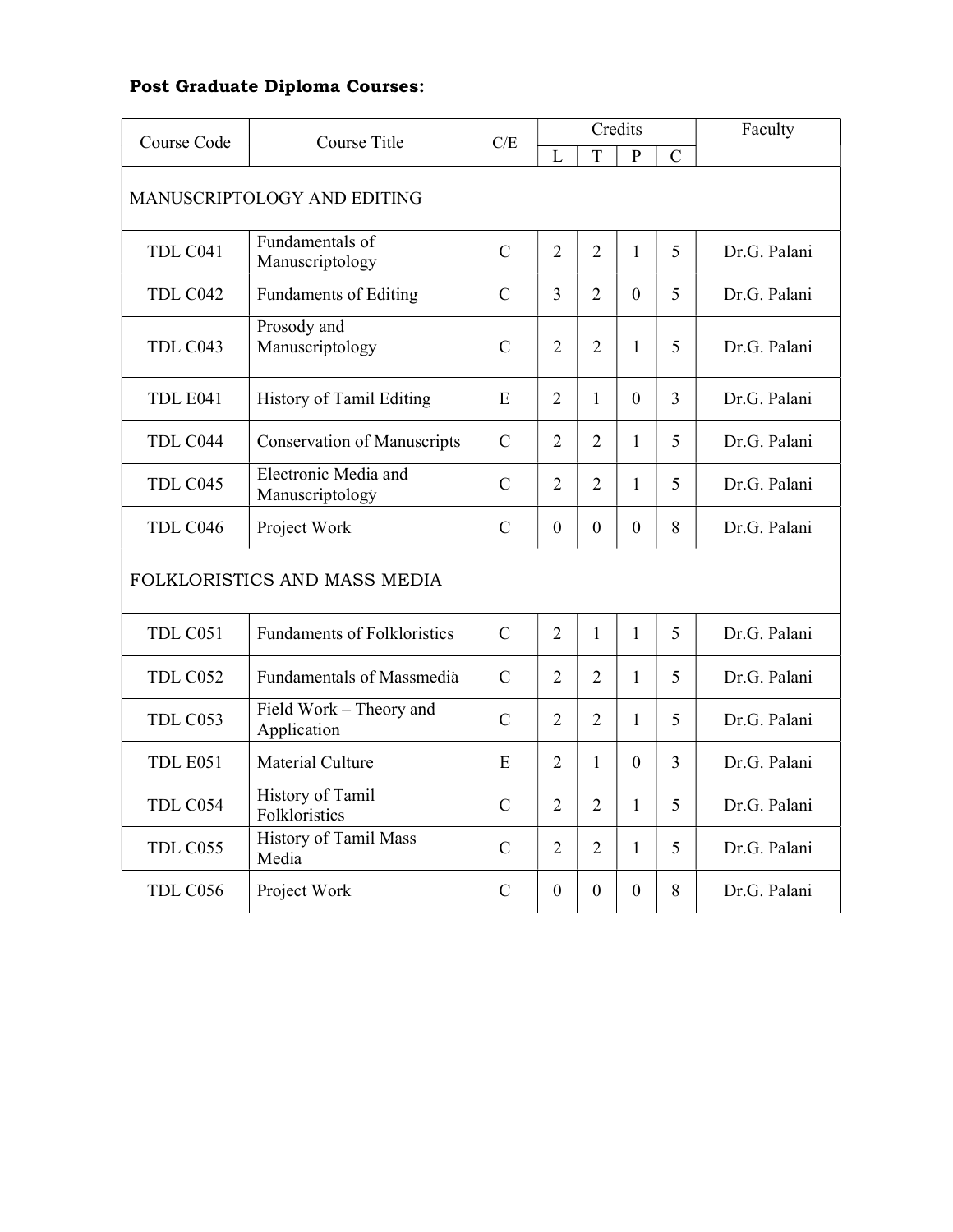| Course Code                     | Course Title                          | C/E            |                |                | Credits      |                | Faculty             |
|---------------------------------|---------------------------------------|----------------|----------------|----------------|--------------|----------------|---------------------|
|                                 |                                       |                | L              | T              | $\mathbf P$  | $\mathcal{C}$  |                     |
| <b>INSCRIPTIONS AND CULTURE</b> |                                       |                |                |                |              |                |                     |
| TDL C061                        | Structure of Inscriptions             | $\overline{C}$ | $\overline{2}$ | $\overline{2}$ | $\mathbf{1}$ | 5              | Dr.G. Palani        |
| TDL C062                        | Paleography and Inscriptions          | $\mathbf C$    | $\overline{2}$ | $\overline{2}$ | 1            | 5              | A. Ekambaram        |
| TDL C <sub>063</sub>            | Sites of Inscriptions in<br>Tamilnadu | $\mathcal{C}$  | $\overline{2}$ | $\overline{2}$ | 1            | 5              | A. Ekambaram        |
| TDL E061                        | Temple Inscriptions                   | E              | $\overline{2}$ | 1              | $\Omega$     | $\overline{3}$ | A. Ekambaram        |
| TDL C064                        | Tamil Culture and<br>Inscriptions     | $\mathcal{C}$  | $\overline{2}$ | $\overline{2}$ | 1            | 5              | Dr.G. Palani        |
| TDL C065                        | Inscriptions and Literature           | $\mathcal{C}$  | $\overline{2}$ | $\overline{2}$ | 1            | 5              | A. Ekambaram        |
| TDL C066                        | Project Work                          | $\mathsf{C}$   | $\mathbf{0}$   | $\mathbf{0}$   | $\mathbf{0}$ | 8              | Supervisor          |
| <b>LINGUISTICS</b>              |                                       |                |                |                |              |                |                     |
| TDL C071                        | Linguistics: Basic Principles         | $\mathcal{C}$  | $\overline{2}$ | $\overline{2}$ | $\mathbf{1}$ | 5              | Dr.<br>A. Ekambaram |
| TDL C072                        | Socio Linguistics                     | $\overline{C}$ | $\overline{2}$ | $\overline{2}$ | 1            | 5              | A. Ekambaram        |
| TDL C073                        | Tamil Grammar and<br>Linguistics      | $\mathcal{C}$  | $\overline{2}$ | $\overline{2}$ | 1            | 5              | Dr.<br>A. Ekambaram |
| TDL E071                        | Linguistics and Computer              | E              | $\overline{2}$ | $\mathbf{1}$   | $\theta$     | 3              | A. Ekambaram        |
| TDL C074                        | History of Tamil Linguistics          | $\mathsf{C}$   | $\overline{2}$ | $\overline{2}$ | 1            | 5              | Dr.<br>A. Ekambaram |
| TDL C075                        | Literature and Linguistics            | $\mathsf{C}$   | $\overline{2}$ | $\overline{2}$ | 1            | 5              | A. Ekambaram        |
| TDL C076                        | Project Work                          | $\mathcal{C}$  | $\theta$       | $\Omega$       | $\Omega$     | 8              | A. Ekambaram        |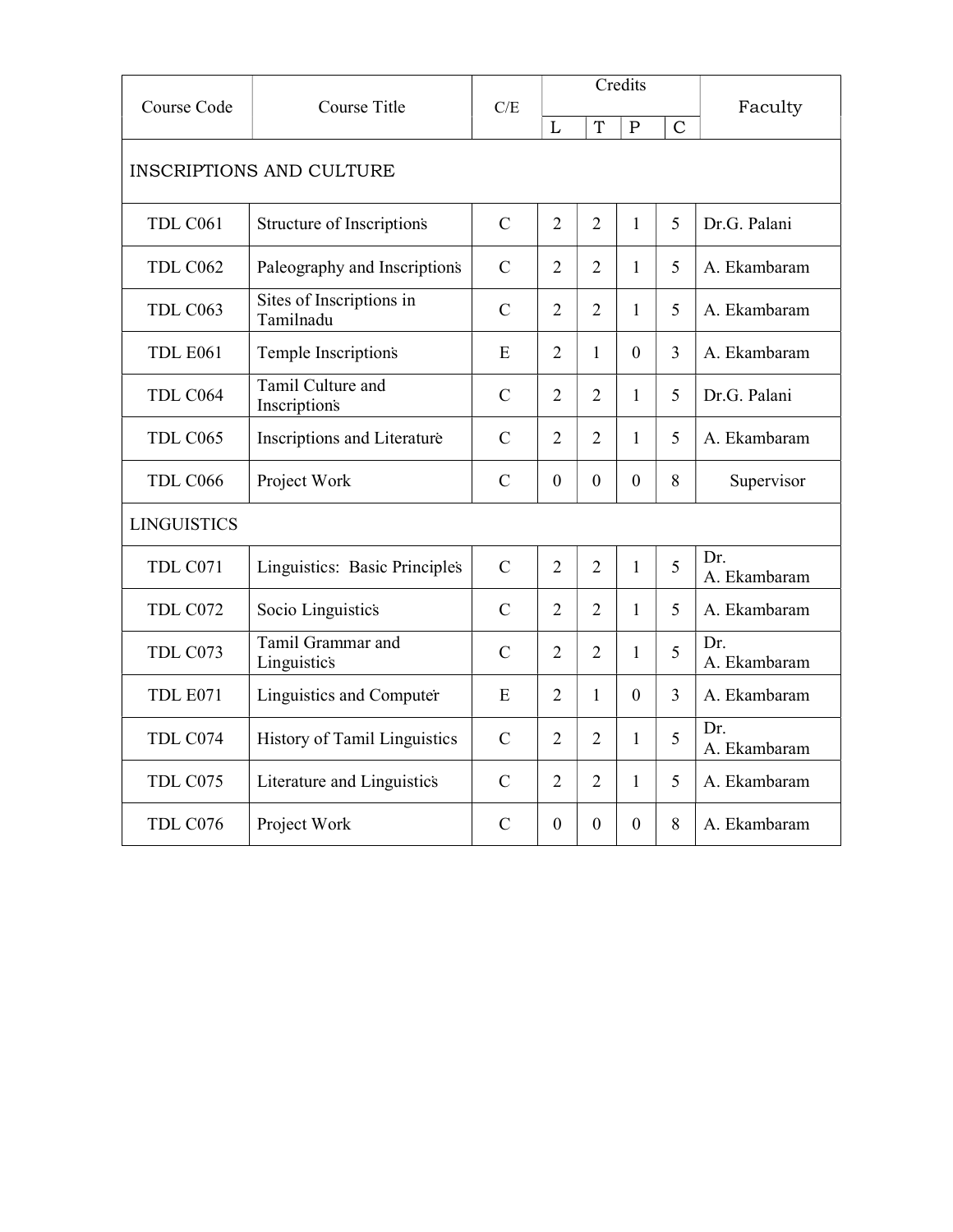# Post Graduate Diploma Courses: Abstract

| Subject<br>Code   | Course Title                                                       | Credits       | Course Faculty |              |  |  |  |  |  |  |
|-------------------|--------------------------------------------------------------------|---------------|----------------|--------------|--|--|--|--|--|--|
| <b>I SEMESTER</b> |                                                                    |               |                |              |  |  |  |  |  |  |
| TDL C041          | <b>Fundamentals of Manuscriptology</b><br>சுவடி இயலின் அடிப்படைகள் | $\mathcal{C}$ | 5              | Dr.G. Palani |  |  |  |  |  |  |
| TDL C042          | <b>Fundamentals of Editing</b><br>பதிப்பியலின் அடிப்படைகள்         | $\mathcal{C}$ | 5              | Dr.G. Palani |  |  |  |  |  |  |
| TDL C043          | Prosody and Manuscriptology<br>யாப்பும் சுவடி இயலும்               | $\mathcal{C}$ | 5              | Dr.G. Palani |  |  |  |  |  |  |
| TDL E041          | History of Tamil Editing<br>தமிழ்ப் பதிப்பு வரலாறு                 | E             | 3              | Dr.G. Palani |  |  |  |  |  |  |
|                   | <b>II SEMESTER</b>                                                 |               |                |              |  |  |  |  |  |  |
| TDL C044          | <b>Conservation of Manuscripts</b><br>சுவடிப் பாதுகாப்பு           | $\mathcal{C}$ | 5              | Dr.G. Palani |  |  |  |  |  |  |
| TDL C045          | Electronic Media and Manuscriptology<br>மின் ஊடகமும் சுவடி இயலும்  | $\mathcal{C}$ | 5              | Dr.G. Palani |  |  |  |  |  |  |
| TDL C046          | Project Work<br>திட்டப் பணி                                        | $\mathcal{C}$ | 8              | Dr.G. Palani |  |  |  |  |  |  |

## POST GRADUATE DIPLOMA IN MANUSCRIPTOLOGY AND EDITING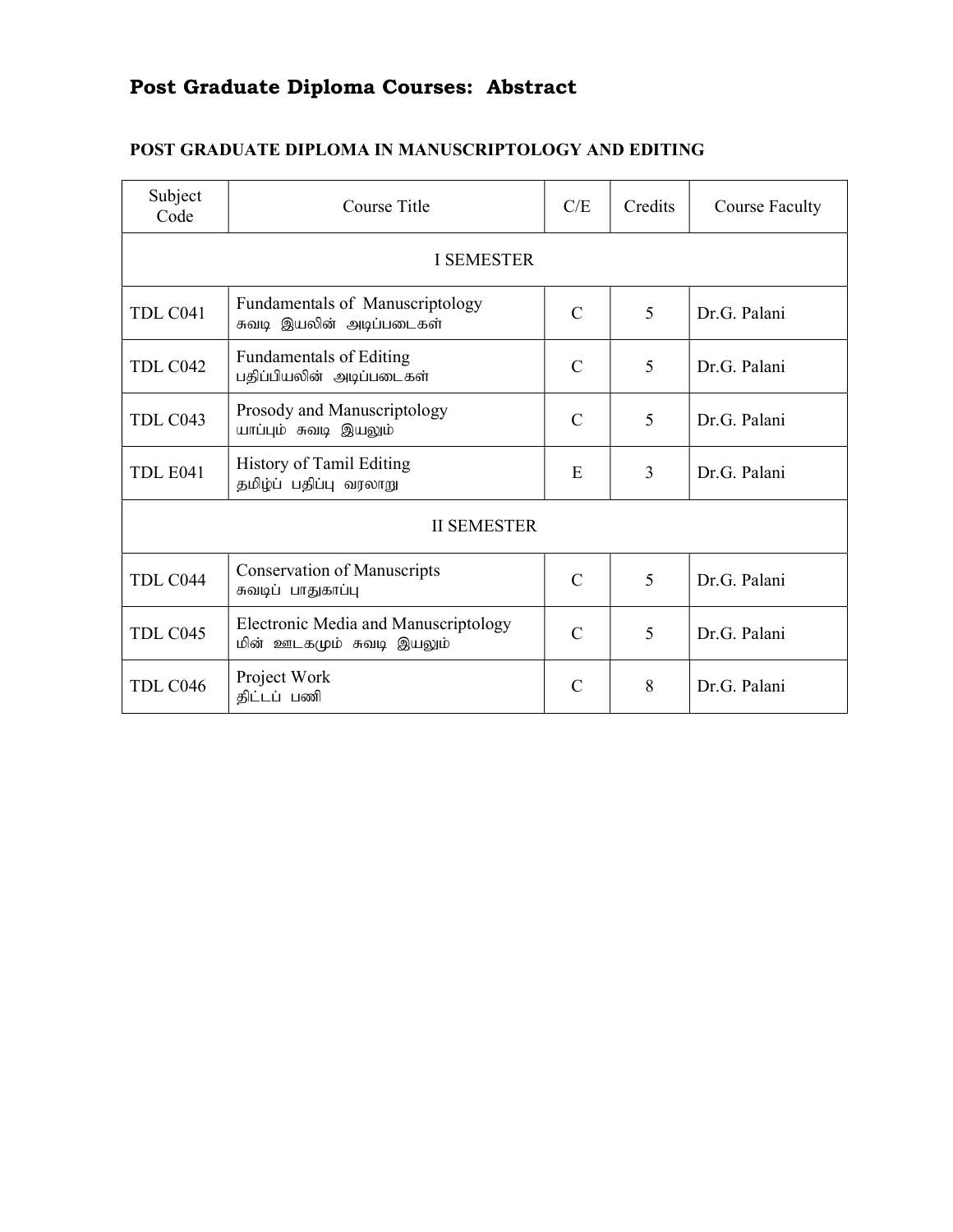#### முதுநிலைப் பட்டயச் சுவடியியலும் பதிப்பியலும் POST GRADUATE DIPLOMA IN MANUSCRIPTOLOGY AND EDITING

| தாள் 1                     | $\mathbf{L}$                       | சுவடி இயலின் அடிப்படைகள் (Fundamentals of Manuscriptology) |
|----------------------------|------------------------------------|------------------------------------------------------------|
| அலகு 1                     | $\ddot{\phantom{a}}$               | சுவடி: வரையறை                                              |
| அலகு 2                     | $\mathbb{R}^{n+1}$                 | காலந்தோறும் சுவடிகள்                                       |
| அலகு 3                     | $\mathbb{R}^{n+1}$                 | சுவடி எழுத்துக்கள்                                         |
| அலகு 4                     | $\mathbf{L}$                       | சுவடிகளின் வடிவங்கள்                                       |
| அலகு 5                     | $\pm$ $\pm$                        | சுவடி நூலகம்                                               |
| தாள் 2                     | $\mathbb{Z}^{\mathbb{Z}^{\times}}$ | பதிப்பியலின் அடிப்படைகள் (Fundamentals of Editing)         |
| $\partial \omega$ (5 $1$ : |                                    | பதிப்பு: வரையறை                                            |
| $\mathfrak{Mod}_5 2$ :     |                                    | அச்சுப் பதிப்பு                                            |
| அலகு 3                     | $\mathbb{C}^{\mathbb{Z}}$ .        | மெய்ப்புத் திருத்தம்                                       |
| அலகு 4                     | $\mathbb{C}^{\mathbb{Z}}$ .        | வடிவமைப்பு                                                 |
|                            |                                    | அலகு 5 : அச்சுப் பணிகளும் பதிப்பியலும்                     |
| தாள் 3                     | $\mathbf{L}$                       | шпіцію напа இшорію (Prosody and Manuscriptology)           |
| அலகு 1                     | $\mathbf{L}$                       | சுவடிகளும் யாப்பும்                                        |
| அலகு 2                     | $1000$                             | சுவடிப் பதிப்பித்தலில் யாப்பின் இடம்                       |
| அலகு 3                     | $\mathbb{R}^{n+1}$                 | யாப்பு இலக்கணமும் சுவடியியலும்                             |
| அலகு 4                     | $\mathbf{L}$                       | சுவடிகளைக் கண்டறிவதில் யாப்பின் இடம்                       |
| அலகு 5                     | $\ddot{\cdot}$                     | யாப்பிலக்கணச் சுவடிகள்                                     |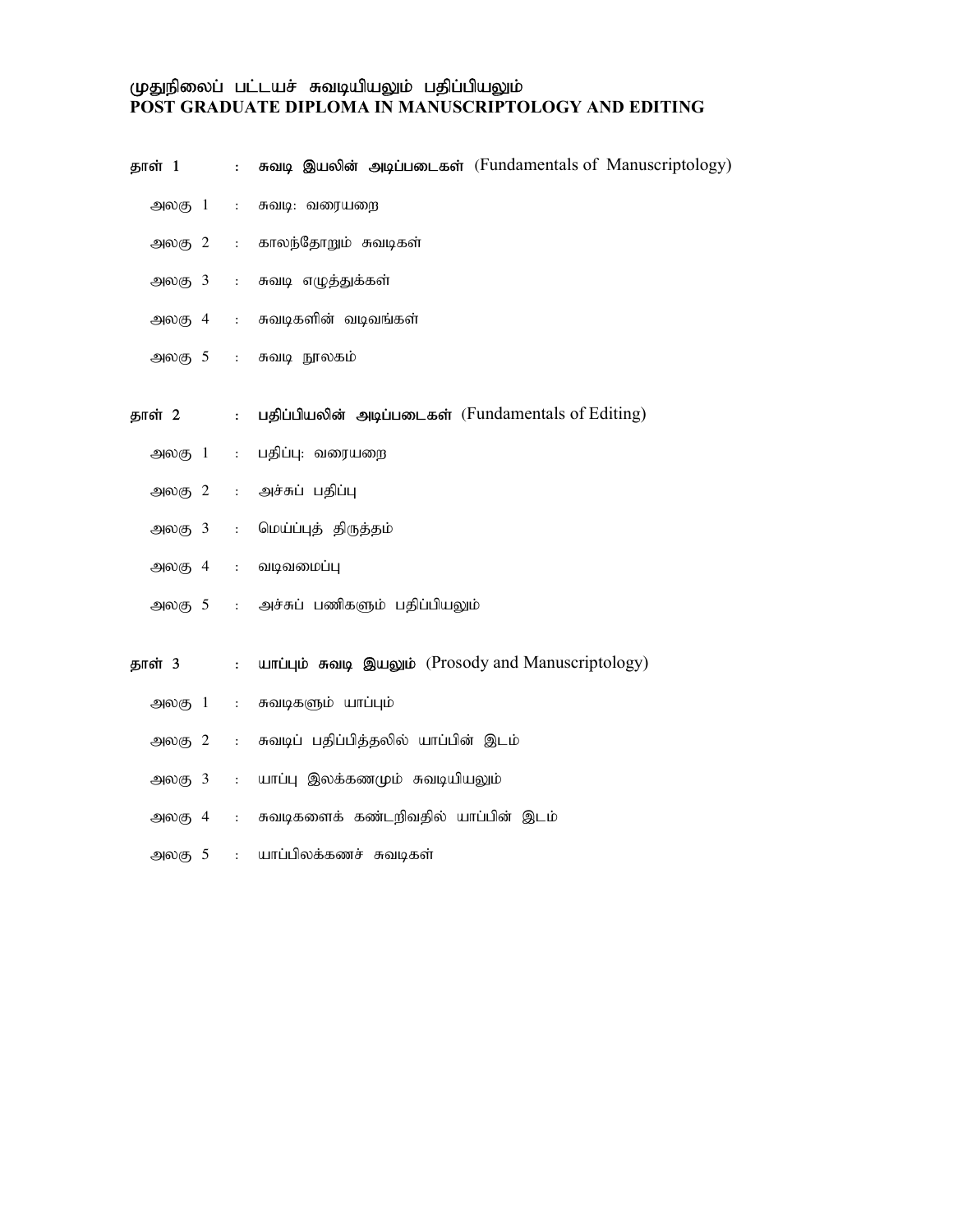| தாள் 4                                        | $\ddot{\phantom{a}}$ | தமிழ்ப் பதிப்பு வரலாறு (History of Tamil Editing)                |
|-----------------------------------------------|----------------------|------------------------------------------------------------------|
| அலகு 1                                        | $\ddot{\phantom{a}}$ | தமிழ்ப் பதிப்பு வரலாறு: வரையறை                                   |
| அலகு 2                                        | $\ddot{\phantom{a}}$ | தமிழ்ப் பதிப்பு முன்னோடிகள்                                      |
| $\mathfrak{Mod}_5$ 3                          | $\ddot{\cdot}$       | பதிப்பகங்கள்                                                     |
| அலகு 4                                        | $\ddot{\cdot}$       | நூலகங்கள்                                                        |
| $-900(5)$ 5                                   | $\ddot{\cdot}$       | தமிழ்ப் பதிப்பு வரலாறு குறித்த நூல்கள்                           |
| தாள் 5                                        | $\ddot{\cdot}$       | சுவடிப் பாதுகாப்பு (Conservation of Manuscripts)                 |
| அலகு $1$                                      | $\ddot{\cdot}$       | சுவடிப் பாதுகாப்பு: வரையறை                                       |
| $\Theta$ <sub>6</sub> $\Theta$ <sub>7</sub> 2 | $\ddot{\cdot}$       | சுவடிப் பாதுகாப்பு பொருட்கள்                                     |
| $\mathfrak{Mod}_5$ 3                          | $\ddot{\cdot}$       | சுவடிப் பாதுகாப்பு முறைமை                                        |
| அலகு 4                                        | $\ddot{\cdot}$       | நவீன வளர்ச்சியும் சுவடிப் பாதுகாப்பும்                           |
| $-900(5)$ 5                                   | $\mathbf{r}$         | நூலகங்களில் சுவடிப் பாதுகாப்பு                                   |
| தாள் 6                                        | $\ddot{\cdot}$       | மின் ஊடகமும் சுவடி இயலும் (Electronic Media and Manuscriptology) |
| அலகு 1                                        | $\ddot{\cdot}$       | சுவடிகளை அச்சிடுதலில் கணிப்பொறியின் பங்கு                        |
| அலகு 2                                        | $\ddot{\cdot}$       | சுவடிகளைப் பாதுகாத்தலில் கணிப்பொறியின் பங்கு                     |
| $\mathfrak{Mod}_5$ 3                          | $\ddot{\cdot}$       | சுவடிகளின் மின் பதிவாக்கம்                                       |
| அலகு 4                                        | $\ddot{\cdot}$       | இணையமும் சுவடியியலும்                                            |
| $\mathfrak{Mod}_5$ 5                          | $\ddot{\cdot}$       | சுவடி சேகரிப்பும் மின்னூடகமும்                                   |
|                                               |                      |                                                                  |

தாள் 7 : திட்டப் பணி (Project Work)

100 பக்க அளவில் மேற்குறித்த துறைகளில் ஏதேனும் ஒன்றைக் கவனப்படுத்தி, ஆய்வுக் கட்டுரை ஒன்றை<br>எழுதிச் சமா்ப்பித்தல். இவ் ஆய்வுக் கட்டுரை மீதான வாய்மொழித் தோ்வு நடைபெறும்.  $\delta$ ல் ஆய்வுக் கட்டுரை மீதான வாய்மொழித் தோவு நடைபெறும்.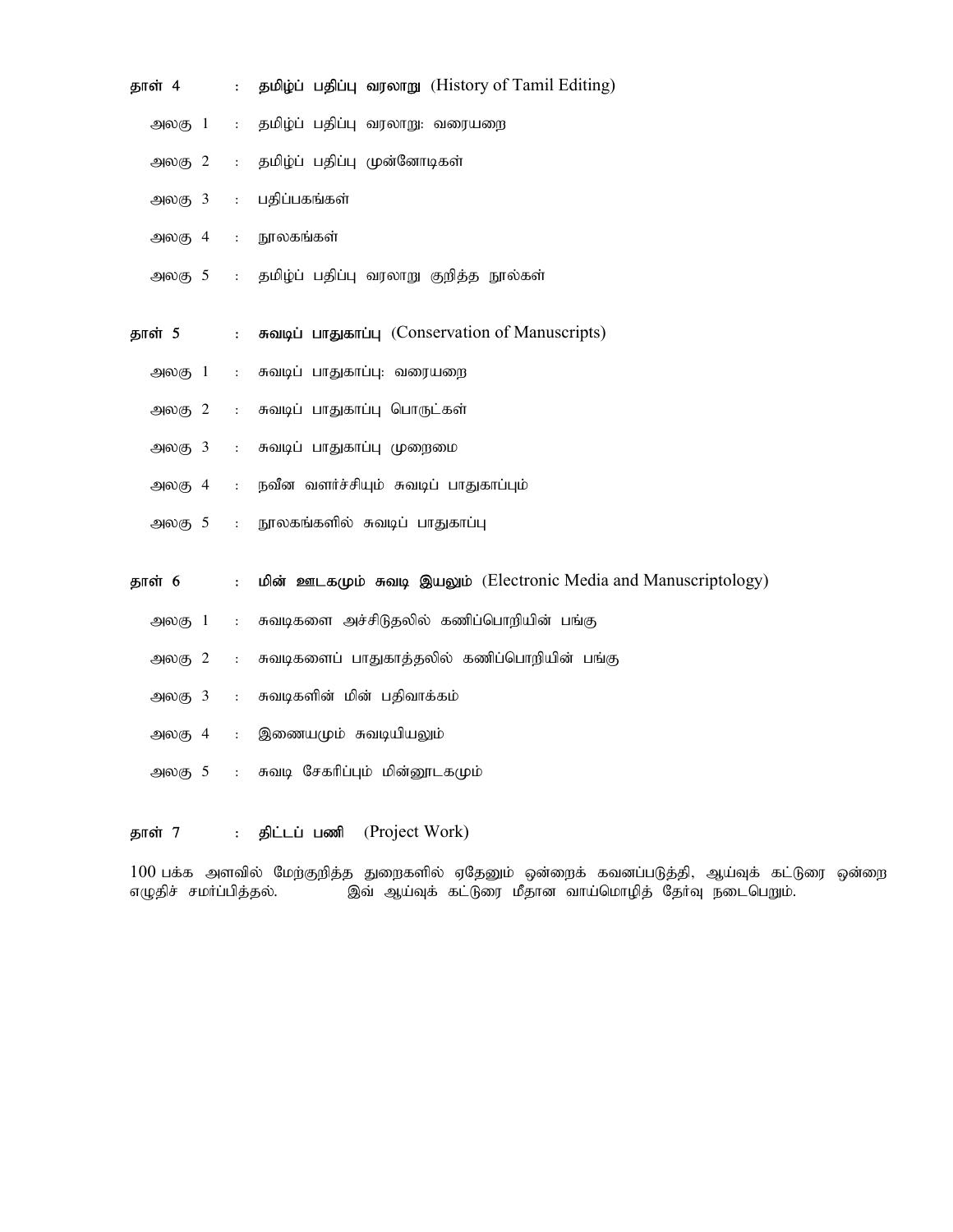## POST GRADUATE DIPLOMA IN FOLKLORISTICS AND MASS MEDIA

| Subject<br>Code | Course Title                                                                 | Credits        | <b>Course Faculty</b> |              |  |  |  |  |  |  |
|-----------------|------------------------------------------------------------------------------|----------------|-----------------------|--------------|--|--|--|--|--|--|
| I SEMESTER      |                                                                              |                |                       |              |  |  |  |  |  |  |
| TDL C051        | <b>Fundamentals of Folkloristics</b><br>நாட்டார் வழக்காற்றியலின் அடிப்படைகள் | $\mathcal{C}$  | 5                     | Dr.G. Palani |  |  |  |  |  |  |
| TDL C052        | Fundamentals of Massmedia<br>வெகுசன ஊடக அடிப்படைகள்                          | $\mathcal{C}$  | 5                     | Dr.G. Palani |  |  |  |  |  |  |
| TDL C053        | Field Work - Theory and Application<br>கள ஆய்வு — கோட்பாடும் நடைமுறையும்     | $\mathcal{C}$  | 5                     | Dr.G. Palani |  |  |  |  |  |  |
| <b>TDL E051</b> | <b>Material Culture</b><br>புழங்குபொருள் மரபு                                | E              | 3                     | Dr.G. Palani |  |  |  |  |  |  |
|                 | <b>II SEMESTER</b>                                                           |                |                       |              |  |  |  |  |  |  |
| TDL C054        | History of Tamil Folkloristics<br>தமிழ் நாட்டார் வழக்காற்றியல் வரலாறு        | $\overline{C}$ | 5                     | Dr.G. Palani |  |  |  |  |  |  |
| TDL C055        | History of Tamil Mass Media<br>தமிழ் வெகுசன ஊடக வரலாறு                       | $\mathcal{C}$  | 5                     | Dr.G. Palani |  |  |  |  |  |  |
| TDL C056        | Project Work<br>திட்டப் பணி                                                  | $\mathcal{C}$  | 8                     | Dr.G. Palani |  |  |  |  |  |  |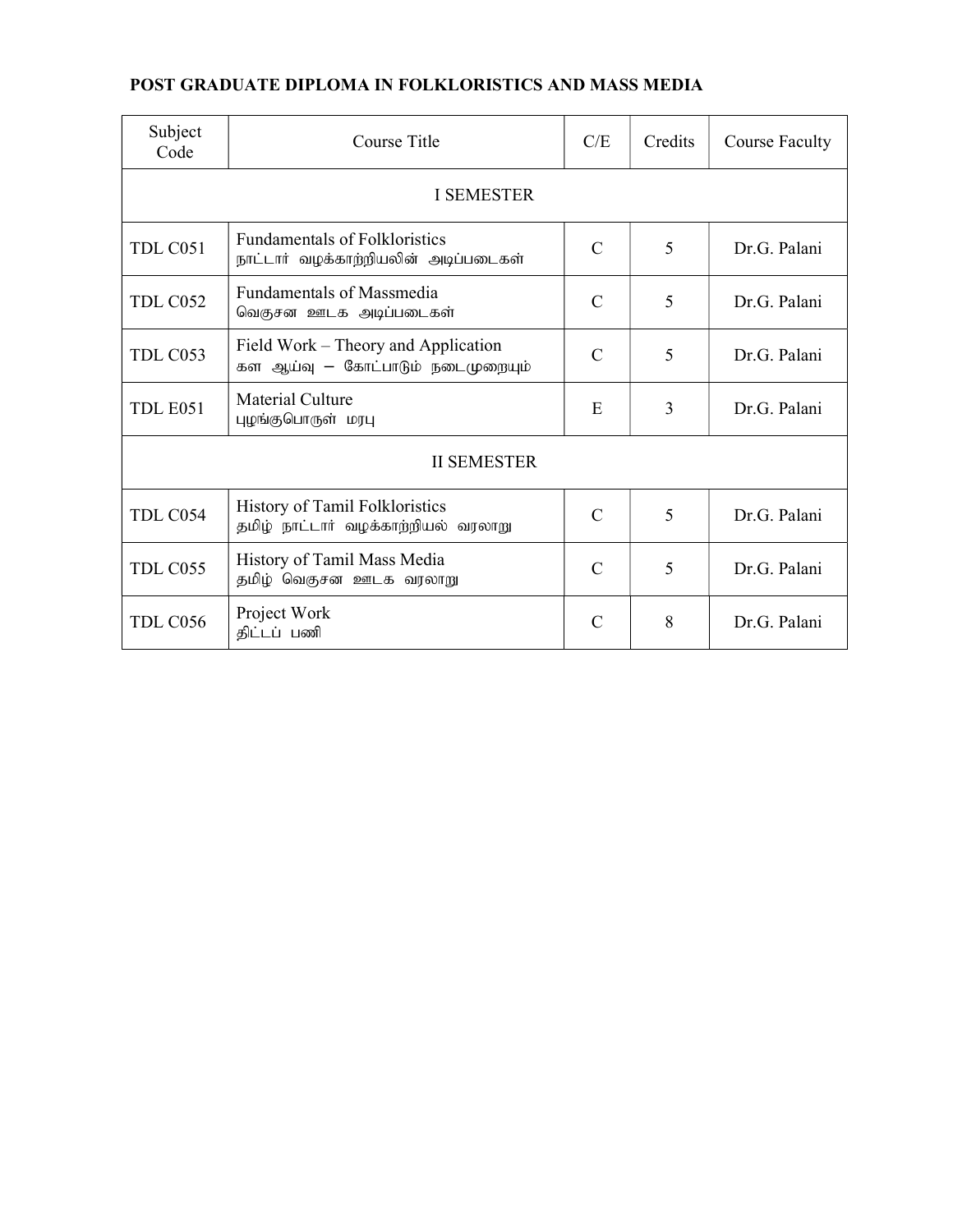#### முதுநிலைப் பட்டய நாட்டார் வழக்காற்றியலும் வெகுசன ஊடகமும<mark>்</mark> POST GRADUATE DIPLOMA IN FOLKLORISTICS AND MASS MEDIA

| தாள் 1                                        | $\ddot{\cdot}$       | நாட்டார் வழக்காற்றியலின் அடிப்படைகள் (Fundamentals of Folkloristics)           |
|-----------------------------------------------|----------------------|--------------------------------------------------------------------------------|
| அலகு 1                                        | $\mathbf{r}$         | நாட்டார் வழக்காற்றியலின் கூறுகள் குறித்த தன்மை                                 |
| $\Theta$ <sub>6</sub> $\Theta$ <sub>7</sub> 2 | $\ddot{\phantom{a}}$ | நாட்டார் வழக்காற்றியலின் பதிவுகள்                                              |
| $\mathfrak{Mod}_5$ 3                          | $\ddot{\phantom{a}}$ | நாட்டார் வழக்காற்றியலோடு தொடர்புடைய துறைகள்                                    |
| அலகு 4                                        | $\ddot{\phantom{a}}$ | நாட்டார் வழக்காற்றியலின் முக்கியத்துவம்                                        |
| அலகு 5                                        | $\mathbf{L}$         | நாட்டார் வழக்காற்றியல் என்னும் ஊடகம்                                           |
| தாள் 2                                        | $\ddot{\cdot}$       | வெகுசன ஊடக அடிப்படைகள் (Fundamentals of Mass Media)                            |
| $\bigoplus$ <sub>(5)</sub> 1                  | $\div$               | வெகுசனம்: வரையறை                                                               |
| $\mathfrak{Mod}_5$ 2                          | $\mathbb{R}^2$       | ஊடகம்: வரையறை                                                                  |
| $\mathfrak{Mod}_5$ 3                          | $\ddot{\cdot}$       | ஊடக வரலாறு                                                                     |
| அலகு 4                                        | $\pm$                | நாட்டார் வழக்காற்றியலில் வெகுசனத் தன்மை                                        |
| அலகு 5                                        | $\pm$ .              | ஊடகம் குறித்த கள ஆய்வு                                                         |
| தாள் 3                                        | $\mathcal{L}^{\pm}$  | <b>கள ஆய்வு – கோட்பாடும் நடைமுறையும்</b> (Field Work – Theory and Application) |
| அலகு 1                                        | $\sim 10$            | கள ஆய்வு: வரையறை                                                               |
| $\mathfrak{Mod}_5$ 2                          | $\mathcal{L}^{\pm}$  | கள ஆய்வின் பிரிவுகள்                                                           |
| $\mathfrak{Mod}(5, 3)$                        | $\mathbf{r}$         | கோட்பாடும் கள ஆய்வும்                                                          |
| $\mathfrak{Mod}_6$ 4                          | $\sim 10$            | தகவலாளி: வரையறை                                                                |
| அலகு 5                                        | $\mathbb{E}[\cdot]$  | தரவு: வரையறை                                                                   |

…2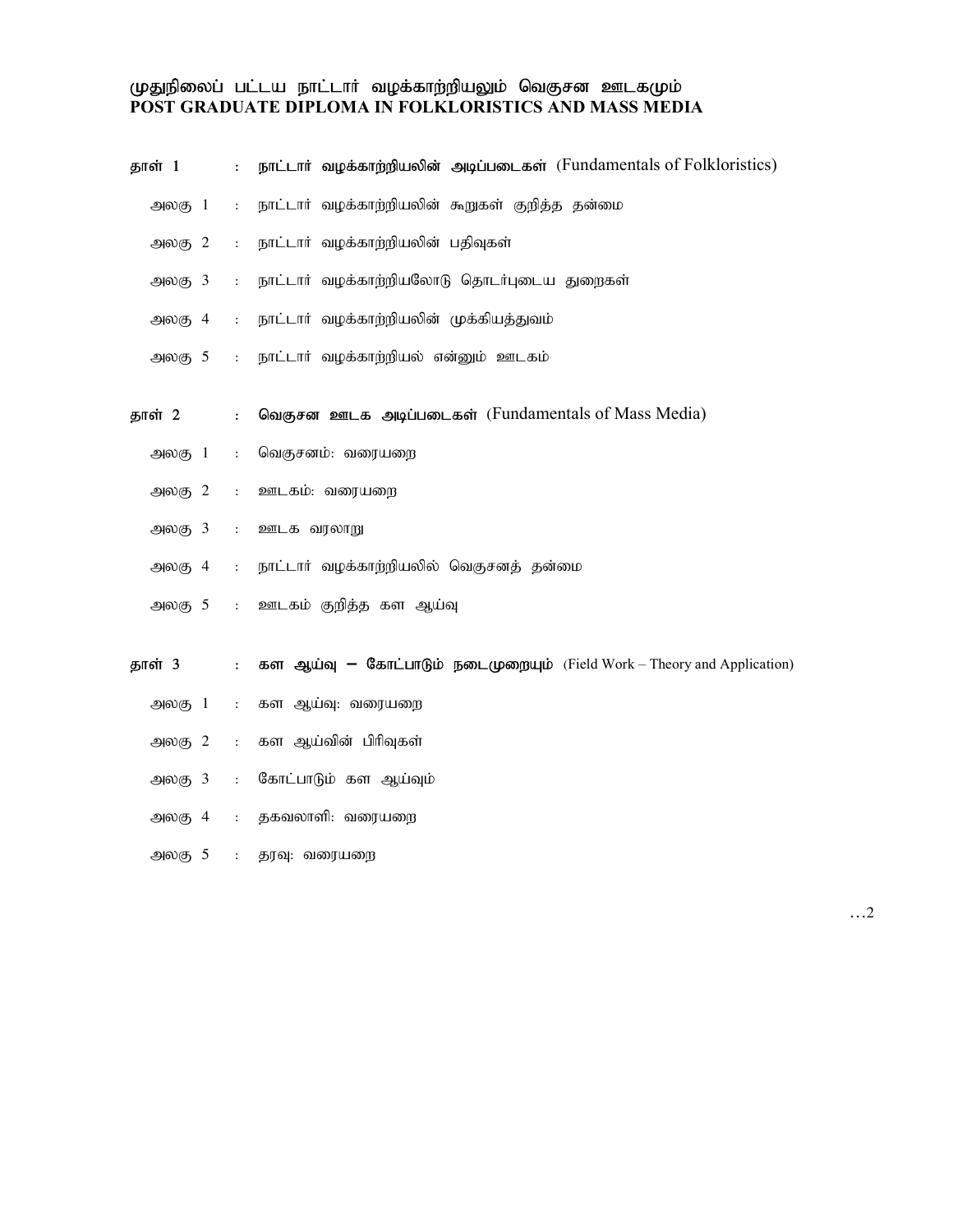| தாள் 4               | $\ddot{\phantom{a}}$ | <b>цирыс былстонати существения</b> Culture)                         |
|----------------------|----------------------|----------------------------------------------------------------------|
| அலகு $1$             | $\ddot{\phantom{a}}$ | புழங்குபொருள்: வரையறை                                                |
| அலகு 2               | $\ddot{\phantom{a}}$ | புழங்குபொருளின் வரலாறு                                               |
| $\mathfrak{Mod}_5$ 3 | $\ddot{\cdot}$       | புழங்குபொருளின் தன்மை                                                |
| அலகு 4               | $\ddot{\cdot}$       | புழங்குபொருளும் பண்பாடும்                                            |
| $-900(5)$ 5          | $\mathbf{r}$         | புழங்குபொருளும் கள ஆய்வுகளும்                                        |
| தாள் 5               | $\ddot{\cdot}$       | தமிழ் நாட்டார் வழக்காற்றியல் வரலாறு (History of Tamil Folkloristics) |
| அலகு 1               | $\ddot{\cdot}$       | தமிழ்நாட்டில் நாட்டார் வழக்காறுகள் உருப்பெற்ற பின்புலம்              |
| அலகு $2$             | $\mathbf{r}$         | பல்கலைக் கழகங்களில் நாட்டார் வழக்காறுகள்                             |
| $\mathfrak{Mod}_5$ 3 | $\ddot{\phantom{a}}$ | பேரா.நா. வானமாமலையும் நாட்டார் வழக்காற்றியலும்                       |
| அலகு 4               | $\ddot{\phantom{a}}$ | தமிழகத்திலுள்ள நாட்டார் வழக்காற்று ஆய்வுத் துறைகள்                   |
| $-900(5)$ 5          | $\ddot{\phantom{a}}$ | தமிழில் நாட்டார் வழக்காறு குறித்த நூல்கள்                            |
| தாள் 6               | $\ddot{\cdot}$       | தமிழ் வெகுசன ஊடக வரலாறு (History of Tamil Mass Media)                |
| அலகு 1               | $\ddot{\phantom{a}}$ | தமிழகத்தில் வெகுசன ஊடகம்                                             |
| $\mathfrak{Mod}_5$ 2 | ÷.                   | வெகுசன ஊடக மரபில் அச்சுப் பண்பாடு                                    |
| $\mathfrak{Mod}_5$ 3 | $\ddot{\cdot}$       | வெகுசன ஊடக மரபில் வானொலி                                             |
| அலகு 4               | $\ddot{\phantom{a}}$ | வெகுசன ஊடக மரபில் தமிழ்த் திரைப்படங்கள்                              |
| அலகு 5               | $\ddot{\cdot}$       | வெகுசன ஊடகமும் பண்பாடும்                                             |
| தாள் 7               | $\ddot{\cdot}$       | (Project Work)<br>திட்டப் பணி                                        |

 $100$  பக்க அளவில் மேற்குறித்த துறைகளில் ஏதேனும் ஒன்றைக் கவனப்படுத்தி, ஆய்வுக் கட்டுரை ஒன்றை எழுதிச் சமா்ப்பித்தல். இவ் ஆய்வுக் கட்டுரை மீதான வாய்மொழித் தோ்வும் இதில் அடங்கும்.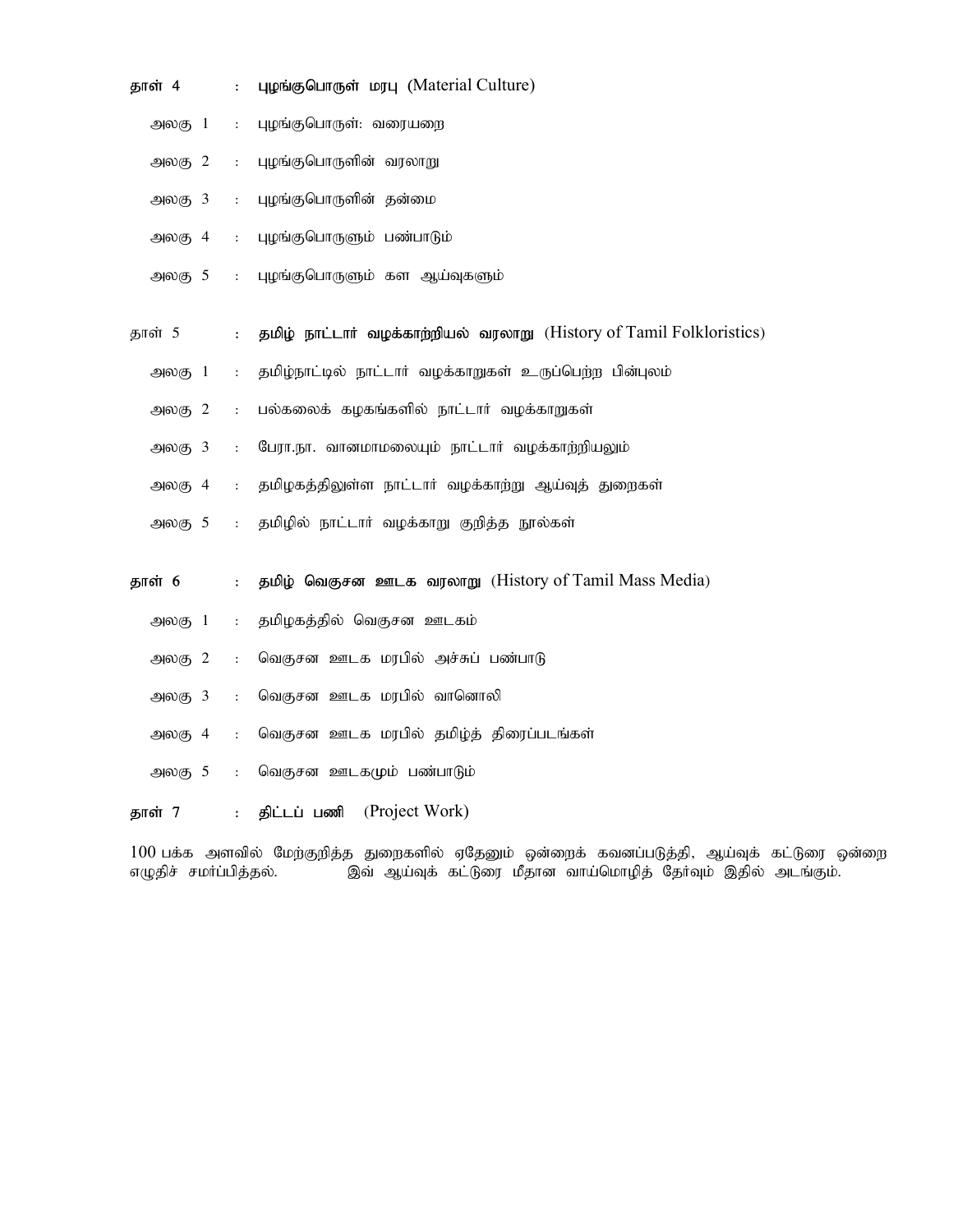## POST GRADUATE DIPLOMA IN INSCRIPTIONS AND CULTURE

| Subject<br>Code | Course Title                                                                             | C/E            | Credits | <b>Course Faculty</b> |  |  |  |  |  |  |
|-----------------|------------------------------------------------------------------------------------------|----------------|---------|-----------------------|--|--|--|--|--|--|
| I SEMESTER      |                                                                                          |                |         |                       |  |  |  |  |  |  |
| TDL C061        | Structure of Inscriptions<br>கல்வெட்டின் அமைப்பியல்                                      | $\mathcal{C}$  | 5       | Dr.G. Palani          |  |  |  |  |  |  |
| <b>TDL C062</b> | Paleography and Inscriptions<br>தொல்லெழுத்தியலும் கல்வெட்டும்                            | $\mathsf{C}$   | 5       | A. Ekambaram          |  |  |  |  |  |  |
| TDL C063        | Sites of Inscriptions in Tamilnadu<br>தமிழ்நாட்டில் கல்வெட்டுக்கள் காணப்படும்<br>இடங்கள் | $\mathcal{C}$  | 5       | A. Ekambaram          |  |  |  |  |  |  |
| <b>TDL E061</b> | Temple Inscriptions<br>கோயில் கல்வெட்டுக்கள்                                             | E              | 3       | A. Ekambaram          |  |  |  |  |  |  |
|                 | <b>II SEMESTER</b>                                                                       |                |         |                       |  |  |  |  |  |  |
| TDL C064        | Tamil Culture and Inscriptions<br>கல்வெட்டுக்களும் தமிழ்ப் பண்பாடும்                     | $\overline{C}$ | 5       | Dr.G. Palani          |  |  |  |  |  |  |
| TDL C065        | Inscriptions and Literature<br>கல்வெட்டுக்களும் இலக்கியமும்                              | $\mathcal{C}$  | 5       | A. Ekambaram          |  |  |  |  |  |  |
| TDL C066        | Project Work<br>திட்டப் பணி                                                              | $\mathsf{C}$   | 8       | Supervisor            |  |  |  |  |  |  |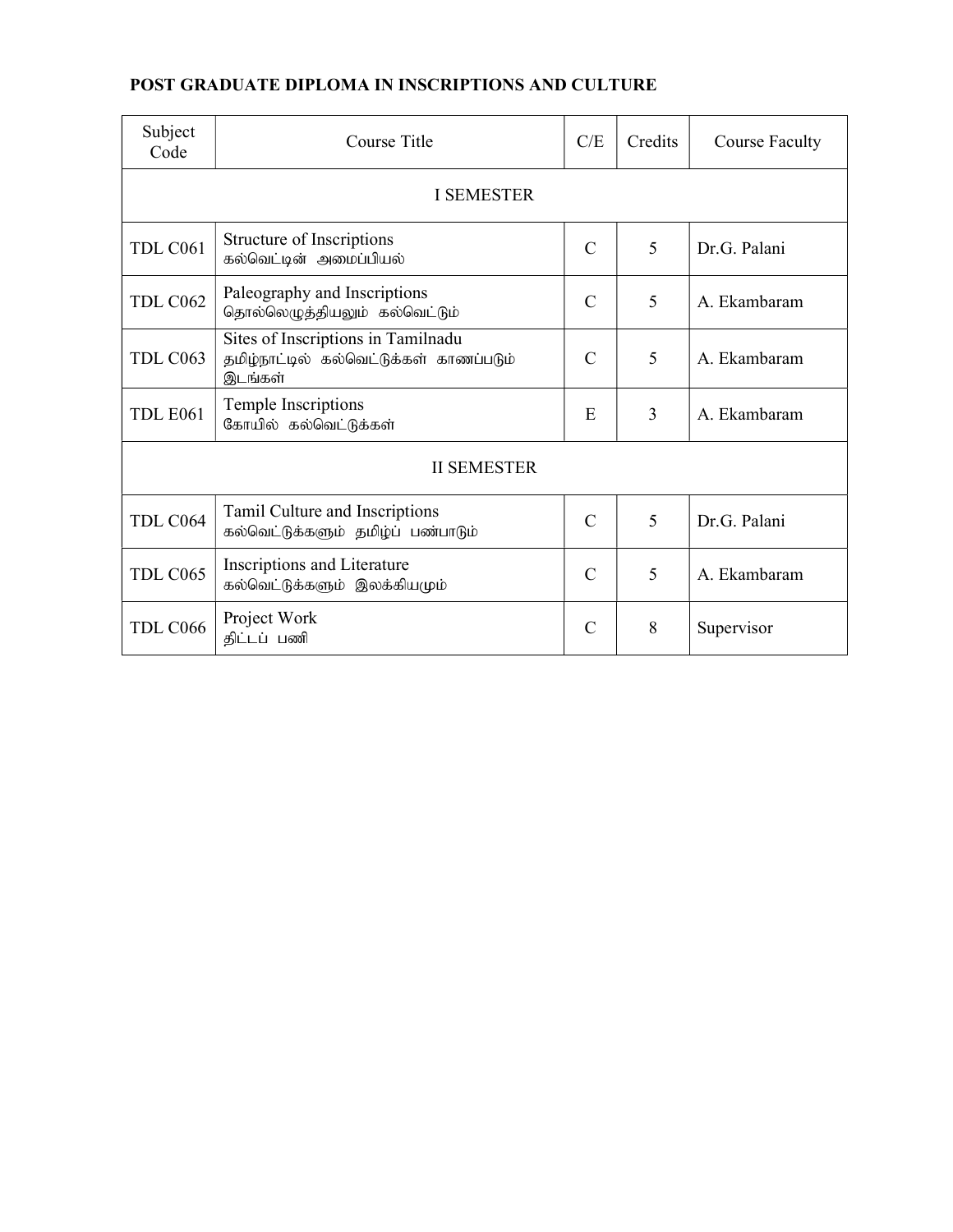#### முதுநிலைப் பட்டய கல்வெட்டியலும் பண்பாடும் POST GRADUATE DIPLOMA IN INSCRIPTIONS AND CULTURE

| தாள் 1                                        | $\ddot{\cdot}$       | கல்வெட்டின் அமைப்பியல் (Structure of Inscriptions)                                    |
|-----------------------------------------------|----------------------|---------------------------------------------------------------------------------------|
| $\bigoplus$ <sub>(5)</sub> $1$                | $\ddot{\cdot}$       | கல்வெட்டு: வரையறை                                                                     |
| $\mathfrak{Mod}_5$ 2                          | $\mathbf{r}$         | கல்வெட்டு எழுத்துக்கள்                                                                |
| $\mathfrak{Mod}_5$ 3                          | $\mathbf{r}$         | மெய்க்கீர்த்தி                                                                        |
| அலகு 4                                        | $\ddot{\cdot}$       | கல்வெட்டுகளில் பன்மொழி                                                                |
| $-900(5)$ 5                                   | $\mathbf{.}$         | கல்வெட்டுகளைப் படித்தல்                                                               |
|                                               |                      |                                                                                       |
| தாள் 2                                        | $\ddot{\cdot}$       | தொல்லெழுத்தியலும் கல்வெட்டும் (Paleography and Inscriptions)                          |
| அலகு 1                                        | $\ddot{\phantom{a}}$ | தொல்லெழுத்தியல்: வரையறை                                                               |
| அலகு 2                                        | $\ddot{\phantom{a}}$ | குறியீட்டு எழுத்துக்கள்                                                               |
| $\mathfrak{Mod}_5$ 3                          | $\colon$             | பிராமி எழுத்துக்கள்                                                                   |
| $\bigoplus$ 60 $\left(\overline{5}, 4\right)$ | $\ddot{\cdot}$       | வட்டெழுத்துக்கள்                                                                      |
| அலகு 5                                        | $\ddot{\cdot}$       | இக்கால எழுத்துக்கள்                                                                   |
|                                               |                      |                                                                                       |
| தாள் 3<br>Tamilnadu)                          | $\ddot{\phantom{a}}$ | (Sites of Inscriptions in<br>தமிழ்நாட்டில்<br>கல்வெட்டுக்கள்<br>காணப்படும்<br>இடங்கள் |
| அலகு 1                                        | $\ddot{\phantom{a}}$ | தொல் ஆவணங்களில் எழுத்துக்கள்                                                          |
| அலகு 2                                        | $\ddot{\phantom{a}}$ | ஊர்ப் பொது இடங்கள்                                                                    |
| $\mathfrak{Mod}_5$ 3                          | $\colon$             | நினைவுச் சின்னங்கள்                                                                   |
| அலகு 4                                        | $\ddot{\cdot}$       | அரசாங்கக் கட்டடங்கள்                                                                  |
| அலகு 5                                        | $\ddot{\cdot}$       | கோயில்கள்                                                                             |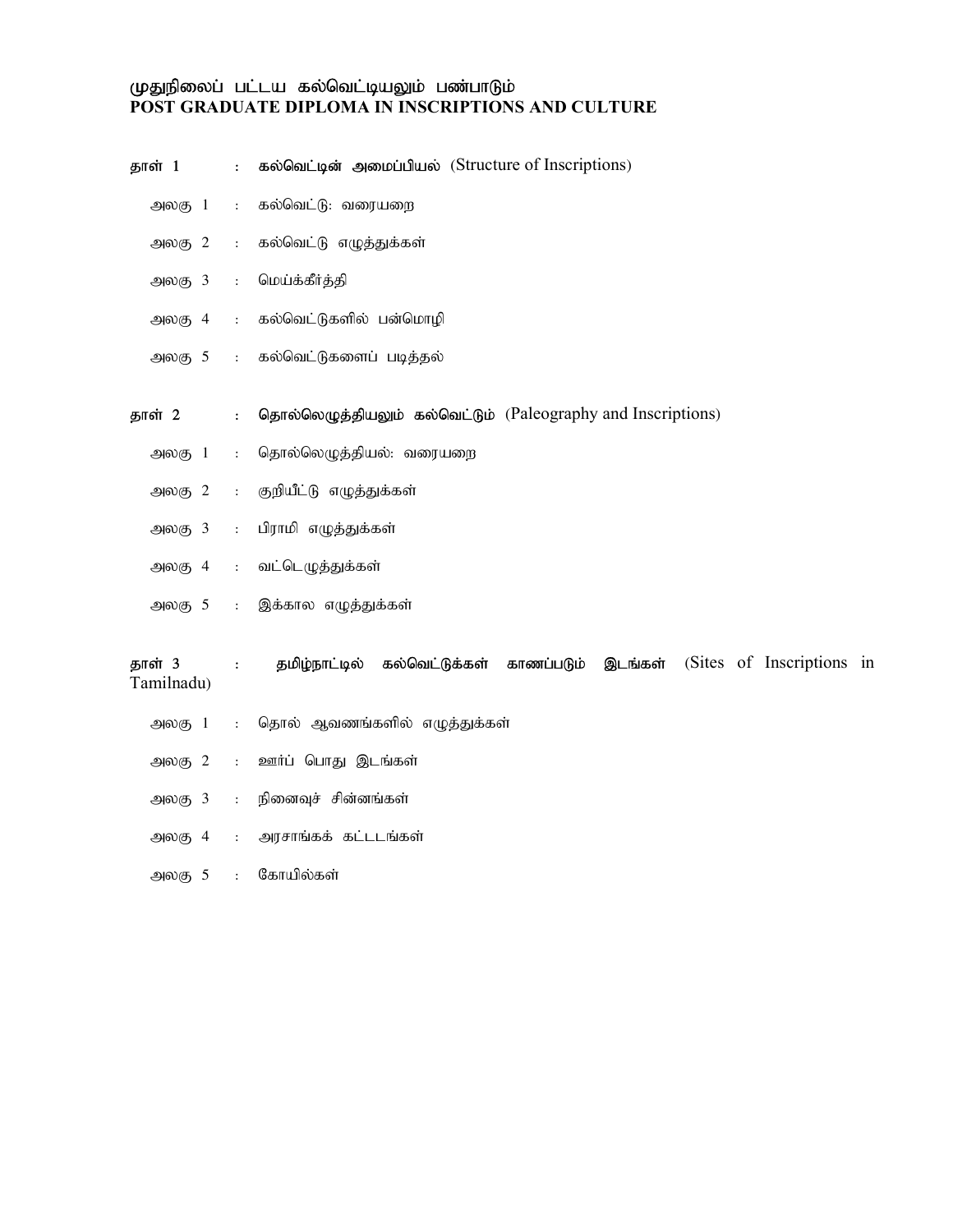| தாள் 4               | $\ddot{\cdot}$       | கோயில் கல்வெட்டுக்கள் (Temple Inscriptions)                         |
|----------------------|----------------------|---------------------------------------------------------------------|
| அலகு 1               | $\ddot{\phantom{a}}$ | கோயில்களில் கல்வெட்டு அமைக்கும் முறை                                |
| அலகு 2               | $\ddot{\phantom{a}}$ | பல்வேறு கால கல்வெட்டுப் பதிவுகள்                                    |
| அலகு 3               | $\ddot{\phantom{a}}$ | கோயில் கல்வெட்டு - வரலாறு                                           |
| அலகு 4               | $\ddot{\cdot}$       | கோயில் கல்வெட்டு – பண்பாடு                                          |
| $\mathfrak{Mod}_5$ 5 | $\ddot{\cdot}$       | கோயில் கல்வெட்டு – அருங்காட்சியகம்                                  |
| தாள் 5               | $\ddot{\cdot}$       | கல்வெட்டுக்களும் தமிழ்ப் பண்பாடும் (Tamil Culture and Inscriptions) |
| அலகு 1               | $\ddot{\phantom{a}}$ | பிராமிக் கல்வெட்டுவழி அறியும் பண்பாடு                               |
| $\mathfrak{Mod}_5$ 2 | $\ddot{\phantom{a}}$ | வட்டெழுத்து மற்றும் பல்லவர் கால கல்வெட்டுக்களும் பண்பாடும்          |
| $\mathfrak{Mod}_5$ 3 | $\ddot{\phantom{a}}$ | பிற்காலச் சோழர் கால கல்வெட்டுக்களும் பண்பாடும்                      |
| அலகு 4               | $\ddot{\phantom{a}}$ | விஜயநகர மன்னர் கால கல்வெட்டுக்களும் பண்பாடும்                       |
| $-900(5)$ 5          | $\ddot{\Sigma}$      | பிற்கால நடுகற்கள்                                                   |
| தாள் 6               | $\ddot{\cdot}$       | கல்வெட்டுக்களும் இலக்கியமும் (Inscriptions and Literature)          |
| அலகு 1               | $\ddot{\phantom{a}}$ | கல்வெட்டுக்களும் தேவாரமும்                                          |
| அலகு 2               | $\ddot{\phantom{a}}$ | மெய்க்கீர்த்தியில் காணப்படும் இலக்கிய அமைப்புகள்                    |
| அலகு 3               | $\ddot{\cdot}$       | சாசனங்களில் காணப்படும் செய்யுட்கள்                                  |
| அலகு 4               | $\ddot{\phantom{a}}$ | சாசனங்கள் வழி அறியலாகும் கதைகள்                                     |
| அலகு 5               | $\pm$                | சாசனத் தமிழிலக்கியம்                                                |

தாள் 7 : திட்டப் பணி (Project Work)

 $100$  பக்க அளவில் மேற்குறித்த துறைகளில் ஏதேனும் ஒன்றைக் கவனப்படுத்தி, ஆய்வுக் கட்டுரை ஒன்றை எழுதிச் சமா்ப்பித்தல். இவ் ஆய்வுக் கட்டுரை மீதான வாய்மொழித் தோ்வும் இதில் அடங்கும்.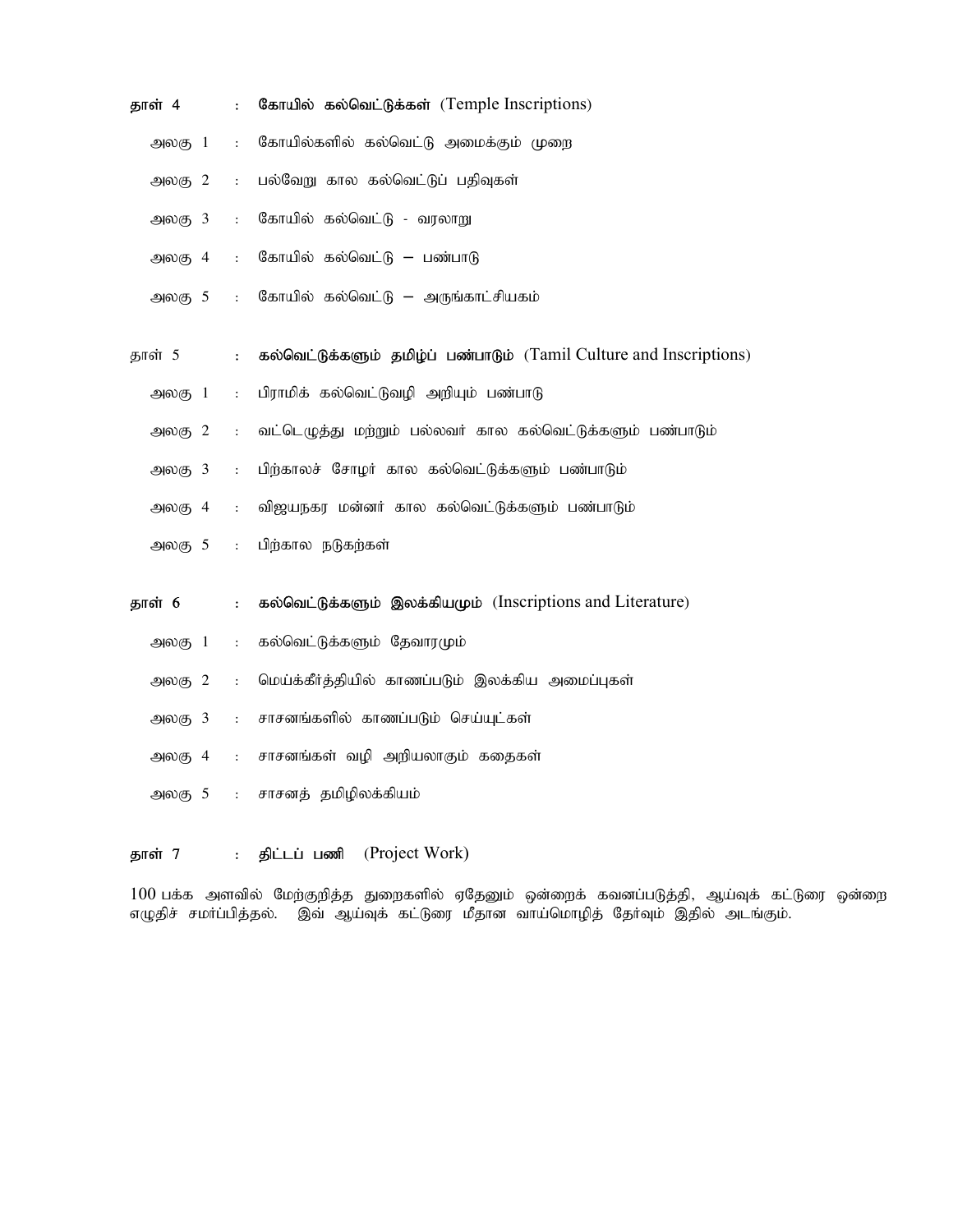## POST GRADUATE DIPLOMA IN LINGUISTICS

| Subject<br>Code | Course Title                                                  | C/E           | Credits | <b>Course Faculty</b> |  |  |  |  |  |  |
|-----------------|---------------------------------------------------------------|---------------|---------|-----------------------|--|--|--|--|--|--|
| I SEMESTER      |                                                               |               |         |                       |  |  |  |  |  |  |
| TDL C071        | Linguistics: Basic Principles<br>மொழியியல்: அடிப்படைகள்       | $\mathcal{C}$ | 5       | Dr.<br>A. Ekambaram   |  |  |  |  |  |  |
| TDL C072        | Socio Linguistics<br>சமூக மொழியியல்                           | $\mathcal{C}$ | 5       | A. Ekambaram          |  |  |  |  |  |  |
| TDL C073        | Tamil Grammar and Linguistics<br>தமிழ் இலக்கணமும் மொழியியலும் | $\mathcal{C}$ | 5       | Dr.<br>A. Ekambaram   |  |  |  |  |  |  |
| <b>TDL E071</b> | Linguistics and Computer<br>மொழியியலும் கணிப்பொறியும்         | E             | 3       | A. Ekambaram          |  |  |  |  |  |  |
|                 | <b>II SEMESTER</b>                                            |               |         |                       |  |  |  |  |  |  |
| TDL C074        | History of Tamil Linguistics<br>தமிழ் மொழியியல் வரலாறு        | $\mathcal{C}$ | 5       | Dr.<br>A. Ekambaram   |  |  |  |  |  |  |
| TDL C075        | Literature and Linguistics<br>இலக்கியமும் மொழியியலும்         | $\mathcal{C}$ | 5       | A. Ekambaram          |  |  |  |  |  |  |
| TDL C076        | Project Work<br>திட்டப் பணி                                   | C             | 8       | Dr.<br>A. Ekambaram   |  |  |  |  |  |  |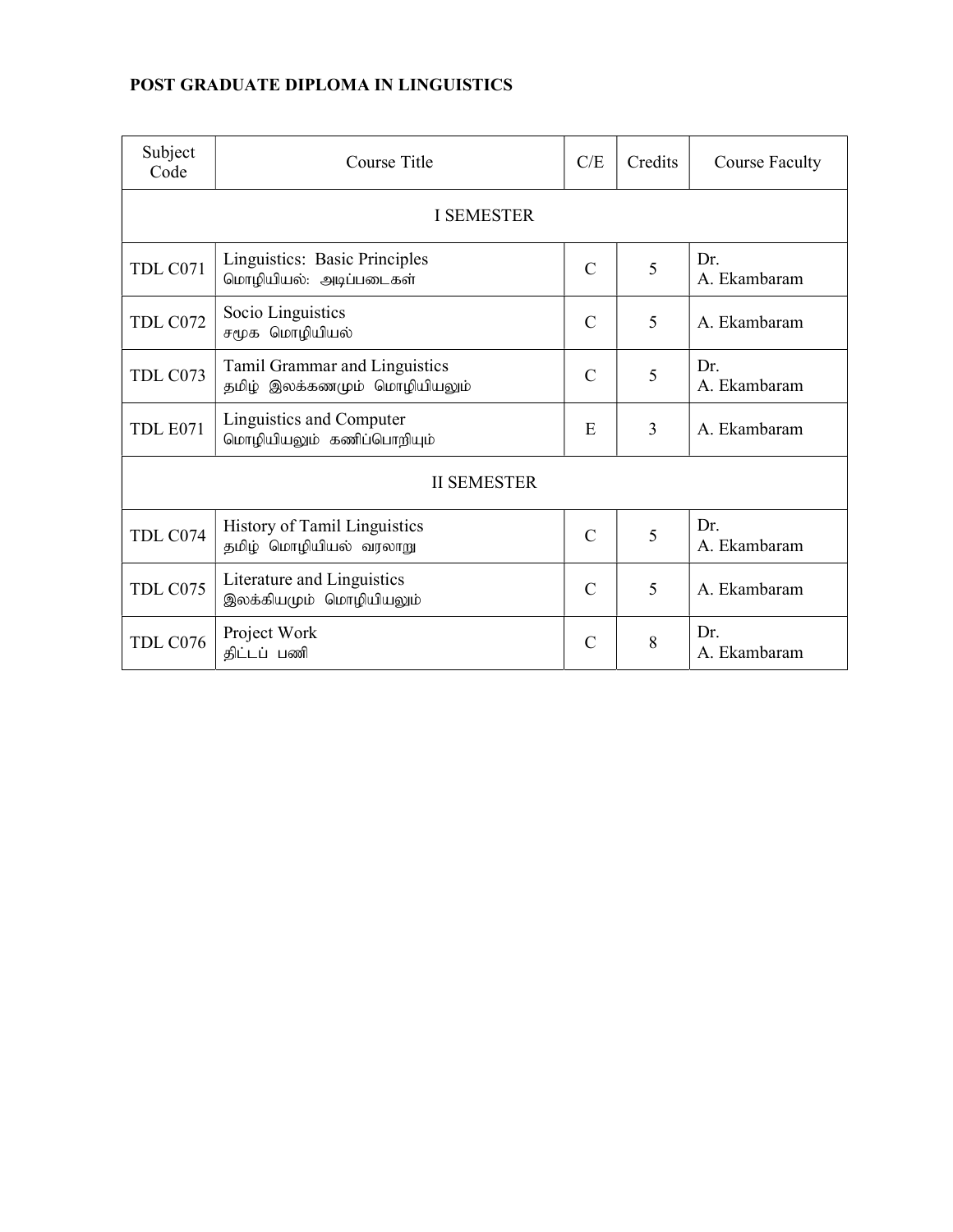#### முதுநிலைப் பட்டய மொழியியல்

POST GRADUATE DIPLOMA IN LINGUISTICS

| தாள் 1               | $\ddot{\cdot}$ | மொழியியல்: அடிப்படைகள் (Linguistics: Basic Principles)       |
|----------------------|----------------|--------------------------------------------------------------|
| அலகு 1               | $\ddot{\cdot}$ | மொழியியல் - சொற்பொருள் விளக்கம்                              |
| அலகு $2$             | $\ddot{\cdot}$ | மொழியியல் பிரிவுகள் குறித்த அறிமுகம்                         |
| $\mathfrak{Mod}_5$ 3 | $\ddot{\cdot}$ | மொழியியலும் பிற துறைகளும்                                    |
| அலகு 4               | $\ddot{\cdot}$ | மொழியியல் கலைச்சொற்கள்                                       |
| $\mathfrak{Mod}_5$ 5 | $\ddot{\cdot}$ | தமிழ்ச் சூழலில் மொழியியல்                                    |
| தாள் 2               | $\ddot{\cdot}$ | சமூக மொழியியல் (Socio Linguistics)                           |
| அலகு 1               | $\ddot{\cdot}$ | சமூக மொழியியல் விளக்கம்                                      |
| அலகு $2$             | $\ddot{\cdot}$ | வட்டார மொழிகள்                                               |
| $\mathfrak{Mod}_5$ 3 | $\ddot{\cdot}$ | பண்பாடும் மொழியியலும்                                        |
| அலகு 4               | $\ddot{\cdot}$ | சமூகப் பிரிவுகளும் மொழியியலும்                               |
| $\mathfrak{Mod}_5$ 5 | $\ddot{\cdot}$ | மொழியியலும் கள ஆய்வும்                                       |
| தாள் 3               | $\ddot{\cdot}$ | தமிழ் இலக்கணமும் மொழியியலும் (Tamil Grammar and Linguistics) |
| அலகு 1               | $\ddot{\cdot}$ | தமிழ் இலக்கணமும் மொழியியலும் - அறிமுகம்                      |
| $\mathfrak{Mod}_5$ 2 | $\ddot{\cdot}$ | இலக்கணம் - மொழியியல் தொடர்புகள்                              |
| $\mathfrak{Mod}_5$ 3 | $\ddot{\cdot}$ | இலக்கணப் பிரிவுகள் - மொழியியல் பிரிவுகள்                     |
| அலகு 4               | $\ddot{\cdot}$ | தொல்காப்பியமும் மொழியியலும்                                  |
| அலகு 5               | $\ddot{\cdot}$ | பிற்கால இலக்கணங்களும் மொழியியலும்                            |